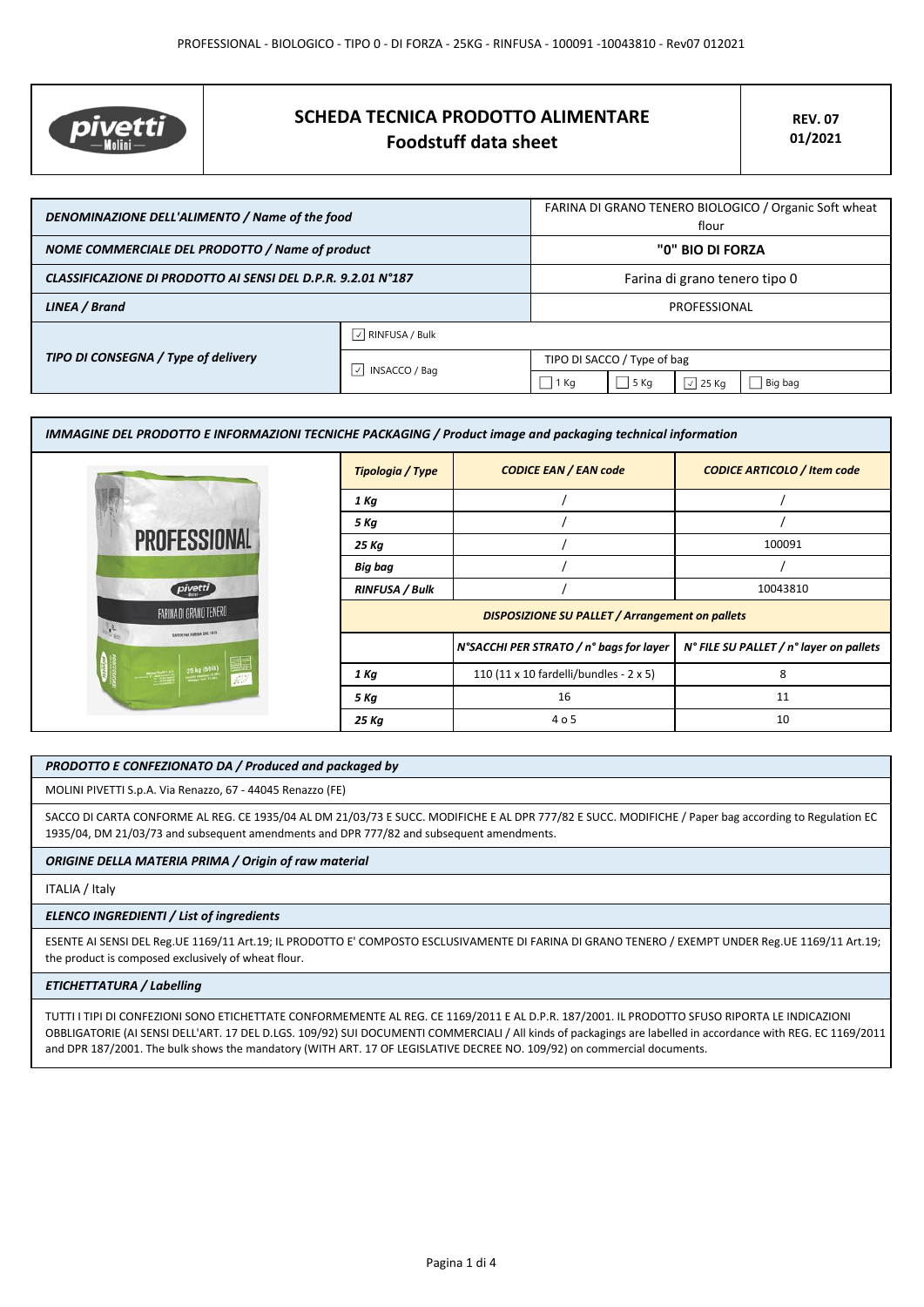| CARATTERISTICHE CHIMICO - FISICHE E REOLOGICHE / Chemical - physical and rheological characteristics                             |                                                           |                                                                              |                                                            |  |
|----------------------------------------------------------------------------------------------------------------------------------|-----------------------------------------------------------|------------------------------------------------------------------------------|------------------------------------------------------------|--|
| <b>PARAMETRI / Parameters</b>                                                                                                    | <b>UNITA' DI</b><br><b>MISURA /</b><br>Unit of<br>measure | <b>VALORE MIN /</b><br><b>Minimum value</b>                                  | <b>VALORE MAX/</b><br><b>Maximum value</b>                 |  |
| UMIDITA' (Reg. CEE n° 1470/68) / Humidity                                                                                        | %                                                         |                                                                              | 15,5                                                       |  |
| PROTEINE (Metodo Kjeldhal N x 5,70) Protein (Kjeldhal method N x 5,70)                                                           | % $s/s$                                                   | 12                                                                           |                                                            |  |
| MINERALI / Minerals                                                                                                              | % s/s                                                     |                                                                              | 0,65                                                       |  |
| INDICE DI CADUTA HAGBERG / Falling Number (Perten method)                                                                        | Sec                                                       | 240                                                                          |                                                            |  |
| <b>GLUTINE / Gluten</b>                                                                                                          | % $s/s$                                                   | 10,5                                                                         |                                                            |  |
| ALVEOGRAMMA (METODO CHOPIN) / Alveograph (Chopin Method)                                                                         |                                                           |                                                                              |                                                            |  |
| W (103 erg)                                                                                                                      | Joule                                                     | 270                                                                          |                                                            |  |
| P/L                                                                                                                              |                                                           | 0,60                                                                         |                                                            |  |
| PROPRIETA' ORGANOLETTICHE / Organoleptic properties                                                                              |                                                           |                                                                              |                                                            |  |
| COLORE / Colour                                                                                                                  |                                                           | BIANCO TIPICO / Typical white                                                |                                                            |  |
| ODORE / Aroma & Flavor                                                                                                           |                                                           | GRADEVOLE E NATURALE / Pleasant and natural                                  |                                                            |  |
| ASPETTO / Appearance                                                                                                             |                                                           |                                                                              | POLVERE SOFFICE CON SCAGLIE DI CRUSCA / Fluffy powder with |  |
|                                                                                                                                  | bran flakes                                               | RUVIDA, BEN OMOGENIZZATA E PRIVA DI GRUMI /                                  |                                                            |  |
| PERCEZIONE AL TATTO / Perception to the touch                                                                                    | rough and well homogenized, lump-free                     |                                                                              |                                                            |  |
|                                                                                                                                  |                                                           |                                                                              |                                                            |  |
| <b>CONTAMINANTI / Contaminants</b>                                                                                               |                                                           |                                                                              |                                                            |  |
| <b>PARAMETRI / Parameters</b>                                                                                                    | <b>UNITA' DI</b><br><b>MISURA</b> /<br>Unit of<br>measure | <b>VALORE MASSIMO CONSENTITO PER LEGGE /</b><br>Maximum value allowed by law |                                                            |  |
| CHIMICO - FISICI / Chemical - physical                                                                                           |                                                           |                                                                              |                                                            |  |
| RESIDUI PESTICIDI (ORGANOFOSFORATI, CLORURATI, PIRETROIDI) / Residual pesticides<br>(organophosphates, chlorinated, Pyrethroids) | $\mu$ g / Kg                                              | ENTRO I LIMITI DI LEGGE / legal limits                                       |                                                            |  |
| AFLATOSSINE B1 / Aflatoxin B1                                                                                                    | $\mu$ g / Kg                                              | < 2.0                                                                        |                                                            |  |
| AFLATOSSINE (B1, B2, G1, G2) / Aflatoxin B1-B2-G1-G2                                                                             | $\mu$ g / Kg                                              | < 4,0                                                                        |                                                            |  |
| OCRATOSSINA A / Ochratoxin A                                                                                                     | $\mu$ g / Kg                                              | < 3,0                                                                        |                                                            |  |
| ZEARALENONE / Zearalenone                                                                                                        | $\mu$ g / Kg                                              | < 75                                                                         |                                                            |  |
| DEOSSIVALENOLO (DON) / Vomitoxin (DON)                                                                                           | $\mu$ g / Kg                                              | < 750                                                                        |                                                            |  |
| <b>PIOMBO</b>                                                                                                                    | mg / Kg                                                   | < 0,20                                                                       |                                                            |  |
| CADMIO                                                                                                                           | mg / Kg                                                   | < 0,10                                                                       |                                                            |  |
| MICROBIOLOGICI / Microbiological                                                                                                 |                                                           |                                                                              |                                                            |  |
| CONTA BATTERICA TOTALE (CBT) / Total Plate Count                                                                                 | U.F.C. / g                                                | $<$ 100000                                                                   |                                                            |  |
| COLIFORMI TOTALI / Total coliforms                                                                                               | U.F.C. / g                                                | < 500                                                                        |                                                            |  |
| LIEVITI / Yeasts                                                                                                                 | U.F.C. / g                                                | $1500$                                                                       |                                                            |  |
| MUFFE/Molds                                                                                                                      | U.F.C. / g                                                | $1500$                                                                       |                                                            |  |
| ESCHERICHIA COLI / Escherichia coli                                                                                              | U.F.C. / g                                                | $<$ 10                                                                       |                                                            |  |
| SALMONELLA / Salmonella                                                                                                          | U.F.C. $/g$                                               | ASSENTE / Absent                                                             |                                                            |  |
| FRAMMENTI DI INSETTO (METODO AOAC) / Filth Test                                                                                  |                                                           |                                                                              |                                                            |  |
| FRAMMENTI DI INSETTO / Fragments of insect                                                                                       | $n^{\circ}$ / 50 g                                        | $50$                                                                         |                                                            |  |
| PELI DI RODITORE / Rodent hairs                                                                                                  | $n^{\circ}$ / 50 g                                        | ASSENTE / Absent                                                             |                                                            |  |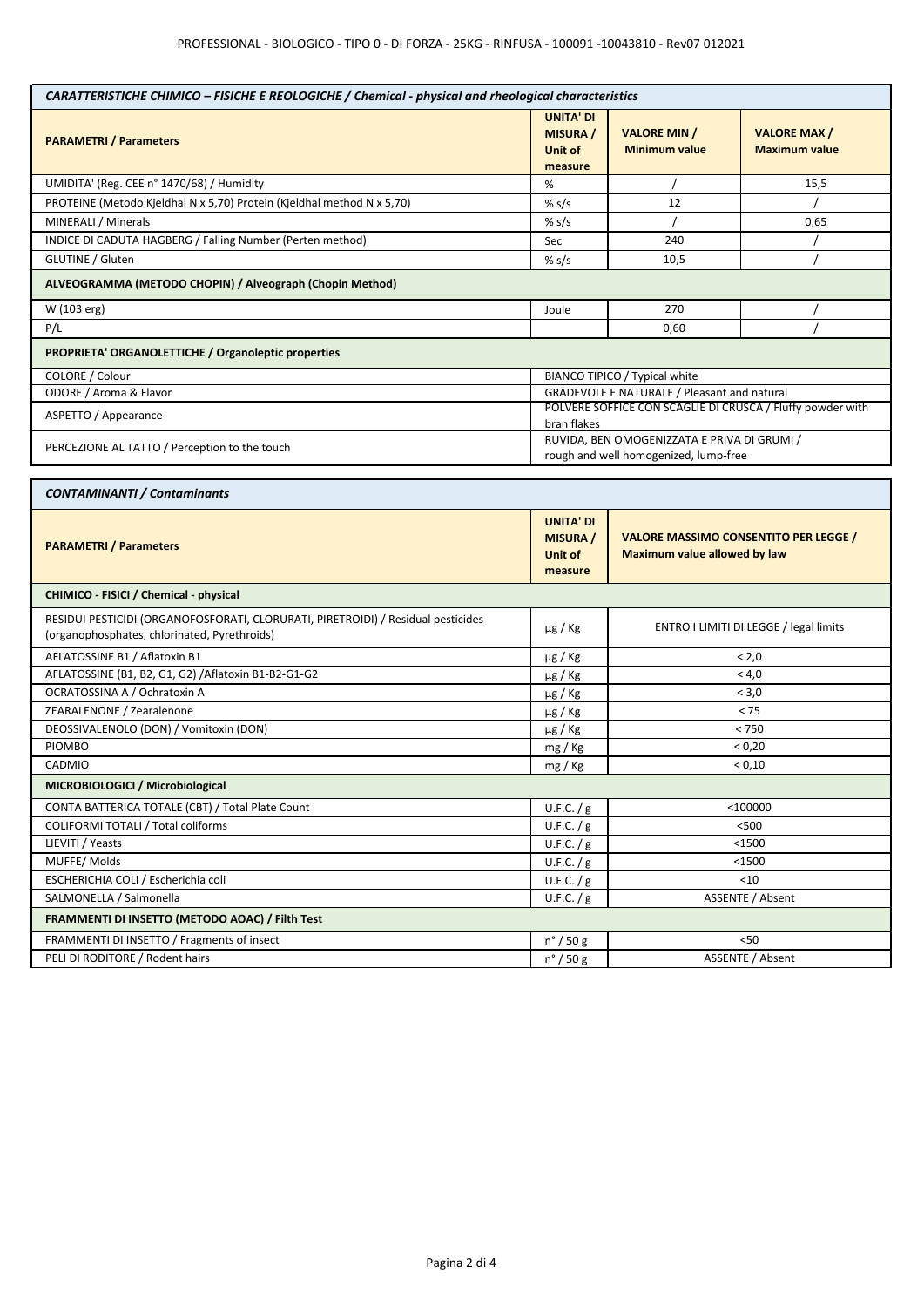| VALORI NUTRIZIONALI MEDI PER 100 g DI PRODOTTO / Mean Nutritional value for 100 g product |                                                     |                                         |  |
|-------------------------------------------------------------------------------------------|-----------------------------------------------------|-----------------------------------------|--|
| <b>PARAMETRI / Parameters</b>                                                             | <b>UNITA' DI MISURA /</b><br><b>Unit of measure</b> | <b>VALORE MEDIO / Mean value</b>        |  |
| <b>ENERGIA</b> / Energy                                                                   | kJ - Kcal                                           | 1474<br>347<br>$\overline{\phantom{0}}$ |  |
| GRASSI / Fat                                                                              | g                                                   |                                         |  |
| DI CUI ACIDI GRASSI SATURI / Of which saturates                                           | g                                                   | 0,1                                     |  |
| CARBOIDRATI / Carbohydrates                                                               |                                                     | 71                                      |  |
| DI CUI ZUCCHERI / Of which sugars                                                         |                                                     | 1,3                                     |  |
| FIBRE / Fibre                                                                             | g                                                   | 1,6                                     |  |
| <b>PROTEINE / Protein</b>                                                                 | g                                                   | 12                                      |  |
| SALE / Salt                                                                               | g                                                   | ŋ                                       |  |

| SOSTANZE O PRODOTTI CHE PROVOCANO ALLERGIE O INTOLLERANZE / Substances or products causing allergies or intolerances                                                                                                                                                                                                                                                                                                                                                                                                                                                                                                                                                                                                               |                                                                |                                                                                                                                                               |  |
|------------------------------------------------------------------------------------------------------------------------------------------------------------------------------------------------------------------------------------------------------------------------------------------------------------------------------------------------------------------------------------------------------------------------------------------------------------------------------------------------------------------------------------------------------------------------------------------------------------------------------------------------------------------------------------------------------------------------------------|----------------------------------------------------------------|---------------------------------------------------------------------------------------------------------------------------------------------------------------|--|
| SOSTANZE O PRODOTTI CHE PROVOCANO ALLERGIE O INTOLLERANZE - Reg. UE 1169/11 Art.<br>21 e Allegato II / Substances or products causing allergies or intolerances - Reg. UE 1169/11<br>Art. 21 e Annex II                                                                                                                                                                                                                                                                                                                                                                                                                                                                                                                            | <b>PRESENTE NEL</b><br><b>PRODOTTO / Inside the</b><br>product | <b>PRESENZA EVENTUALE E NON</b><br><b>INTENZIONALE (CONTAMINAZIONE</b><br><b>CROCIATA) / Possible and</b><br>unintentional presence (cross-<br>contamination) |  |
| Cereali contenenti glutine: grano (farro e grano khorasan), segale, orzo, avena o i loro ceppi ibridati e prodotti derivati /<br>Cereal containing gluten, namely: wheat (such as spelt and khorasan wheat), rye, barely, oats or their hybridised strains,<br>and products thereof                                                                                                                                                                                                                                                                                                                                                                                                                                                | SI (grano) / yes (wheat)                                       | NO/no                                                                                                                                                         |  |
| Crostacei e prodotti a base di crostacei / Crustaceans and products thereof                                                                                                                                                                                                                                                                                                                                                                                                                                                                                                                                                                                                                                                        | NO / no                                                        | NO / no                                                                                                                                                       |  |
| Uova e prodotti a base di uova / Eggs and products thereof                                                                                                                                                                                                                                                                                                                                                                                                                                                                                                                                                                                                                                                                         | NO / no                                                        | NO / no                                                                                                                                                       |  |
| Pesce e prodotti a base di pesce / Fish and products thereof                                                                                                                                                                                                                                                                                                                                                                                                                                                                                                                                                                                                                                                                       | NO / no                                                        | NO / no                                                                                                                                                       |  |
| Arachidi e prodotti a base di arachidi / Peanuts and products thereof                                                                                                                                                                                                                                                                                                                                                                                                                                                                                                                                                                                                                                                              | NO / no                                                        | NO / no                                                                                                                                                       |  |
| Soia e prodotti a base di soia / Soybeans and products thereof                                                                                                                                                                                                                                                                                                                                                                                                                                                                                                                                                                                                                                                                     | NO / no                                                        | SI (soia) / yes (soy)                                                                                                                                         |  |
| Latte e prodotti a base di latte (incluso il lattosio) / Milk and products thereof                                                                                                                                                                                                                                                                                                                                                                                                                                                                                                                                                                                                                                                 | NO / no                                                        | NO / no                                                                                                                                                       |  |
| Frutta a guscio, vale a dire: mandorle (Amygdalus communis L.), nocciole (Corylus avellana), noci (Juglans regia), noci di<br>acagiù (Anacardium occidentale), noci di pecan [Carya illinoinensis (Wangenh.) K. Koch], noci del Brasile (Bertholletia<br>excelsa), pistacchi (Pistacia vera), noci macadamia o noci del Queensland (Macadamia ternifolia), e i loro prodotti / Nuts,<br>namely: almonds (Amygdalus communis L.), hazelnuts (Corylus avellana), walnuts (Juglans regia), cashews (Anacardium<br>occidentale), pecan nuts (Carya illinoinensis (Wangenh.) K. Koch), Brazil nuts (Bertholletia excelsa), pistachio nuts<br>(Pistacia vera), macadamia or Queensland nuts (Macadamia ternifolia), and products thereof | NO / no                                                        | NO / no                                                                                                                                                       |  |
| Sedano e prodotti a base di sedano / Celery and products thereof                                                                                                                                                                                                                                                                                                                                                                                                                                                                                                                                                                                                                                                                   | NO / no                                                        | NO / no                                                                                                                                                       |  |
| Senape e prodotti a base di senape / Mustard and products thereof                                                                                                                                                                                                                                                                                                                                                                                                                                                                                                                                                                                                                                                                  | NO / no                                                        | NO / no                                                                                                                                                       |  |
| Semi di sesamo e prodotti a base di semi di sesamo / Sesame Seeds and products thereof                                                                                                                                                                                                                                                                                                                                                                                                                                                                                                                                                                                                                                             | NO / no                                                        | NO / no                                                                                                                                                       |  |
| Frutta a guscio: mandorle, nocciole, noci comuni ecc e prodotti derivati / Tree Nuts                                                                                                                                                                                                                                                                                                                                                                                                                                                                                                                                                                                                                                               | NO / no                                                        | NO / no                                                                                                                                                       |  |
| Anidride solforosa e solfiti in concentrazioni superiori a 10 mg/Kg o 10 mg/litro in termini di SO2 / Sulphur dioxide and<br>sulphites at concentrations of more than 10 mg/Kg or 10 mg/litre in terms of the total SO2                                                                                                                                                                                                                                                                                                                                                                                                                                                                                                            | NO / no                                                        | NO / no                                                                                                                                                       |  |
| Lupini e prodotti a base di lupini / Lupin and products thereof                                                                                                                                                                                                                                                                                                                                                                                                                                                                                                                                                                                                                                                                    | NO / no                                                        | NO / no                                                                                                                                                       |  |
| Molluschi e prodotti a base di molluschi / Molluscs and products thereof                                                                                                                                                                                                                                                                                                                                                                                                                                                                                                                                                                                                                                                           | NO / no                                                        | NO / no                                                                                                                                                       |  |

| <b>DURATA DEL PRODOTTO / Shelf Life</b>                                                                                                              |                                                                                |  |
|------------------------------------------------------------------------------------------------------------------------------------------------------|--------------------------------------------------------------------------------|--|
| <b>PRODOTTO / Product</b>                                                                                                                            |                                                                                |  |
| IN SACCO DA 25 Kg / For bag of 25 Kg                                                                                                                 | 270 GIORNI DALLA DATA DI CONFEZIONAMENTO / 270 days from the date of packaging |  |
| IN SACCO DA 1 E 5 Kg / For bag of 1 and 5 Kg                                                                                                         | 365 GIORNI DALLA DATA DI CONFEZIONAMENTO / 365 days from the date of packaging |  |
| <b>RINFUSA / Bulk</b>                                                                                                                                | 180 GIORNI DALLA DATA DI MACINAZIONE / 180 days from the date of milling       |  |
| <b>MODALITA' DI CONSERVAZIONE / Storage conditions</b>                                                                                               |                                                                                |  |
| DA CONSERVARE IN LUOGO FRESCO ED ASCIUTTO (temp. 18-25 C° umidità ≤ 60%) /<br>Store in a cool and dry place (temp. $18-25$ C° humidity $\leq 60\%$ ) |                                                                                |  |